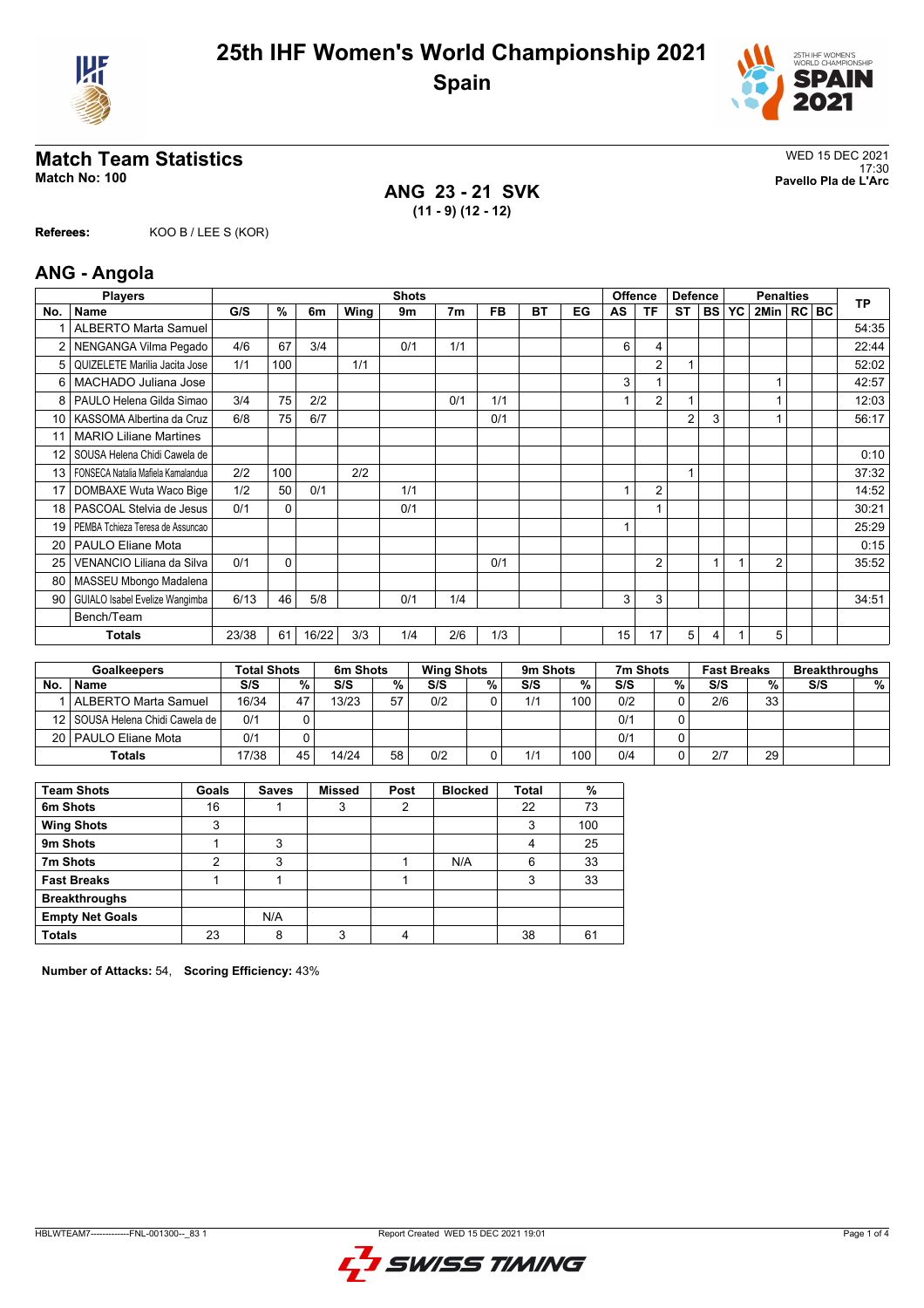



**ANG 23 - 21 SVK (11 - 9) (12 - 12)**

**Referees:** KOO B / LEE S (KOR)

# **ANG - Angola**

| <b>Players</b>                                                                                               |                                     |                             |                      |                                                                        |                                 | <b>Shots Distribution</b>                               |                                           |                      |                                                                                                       |
|--------------------------------------------------------------------------------------------------------------|-------------------------------------|-----------------------------|----------------------|------------------------------------------------------------------------|---------------------------------|---------------------------------------------------------|-------------------------------------------|----------------------|-------------------------------------------------------------------------------------------------------|
| Goals / Shots<br>1 ALBERTO M                                                                                 |                                     | 2 NENGANGA V                |                      | 5 QUIZELETE M                                                          | 6 MACHADO J                     |                                                         | 8 PAULO H                                 | 10 KASSOMA A         | 11 MARIO L                                                                                            |
|                                                                                                              |                                     |                             |                      |                                                                        |                                 | П١                                                      |                                           |                      |                                                                                                       |
|                                                                                                              | . .<br>. .                          |                             | $1/1$                |                                                                        |                                 | $\blacksquare$ $\blacksquare$ 0/1                       | $\blacksquare$ $\blacksquare$ 4/4         | 1/1                  |                                                                                                       |
|                                                                                                              | $\blacksquare$ 0/1                  | 1/1                         | $2/2$ $\blacksquare$ | $1/1$ $\blacksquare$                                                   |                                 | υи                                                      | 3/3                                       | $1/1$ $\blacksquare$ |                                                                                                       |
|                                                                                                              |                                     | 1-Post                      |                      |                                                                        |                                 |                                                         |                                           | 2-Post               |                                                                                                       |
| 12 SOUSA H                                                                                                   |                                     | 13 FONSECA N                |                      | 17 DOMBAXE W                                                           | 18 PASCOAL S                    |                                                         | 19 PEMBA T                                | 20 PAULO E           | 25 VENANCIO L                                                                                         |
|                                                                                                              |                                     | $\overline{1}/\overline{1}$ |                      | $\overline{1/1}$                                                       |                                 |                                                         |                                           |                      |                                                                                                       |
|                                                                                                              | ЦΗ                                  |                             |                      | 真真                                                                     | H H                             | $0/1$ $\blacksquare$                                    | ш                                         |                      | $\blacksquare$ $\blacksquare$ 0/1                                                                     |
|                                                                                                              | $\blacksquare$ $\blacksquare$ 1/1   |                             |                      | LЮ                                                                     | υи                              | 原 国                                                     | uк                                        |                      | ж.                                                                                                    |
|                                                                                                              |                                     |                             |                      | 1-Missed                                                               |                                 |                                                         |                                           |                      |                                                                                                       |
| Team                                                                                                         | 2-Missed 1-Post                     |                             |                      | Offence                                                                |                                 |                                                         | <b>Defence</b>                            |                      | Goalkeepers                                                                                           |
| Goals / Shots                                                                                                |                                     |                             |                      |                                                                        |                                 |                                                         |                                           |                      | Saves / Shots                                                                                         |
| $\sqrt{1/1}$<br>$\overline{1}/\overline{1}$<br>4/6<br>1/2<br>$\blacksquare$ 2/3<br>3/4<br>4-Post<br>3-Missed | $\overline{0/1}$<br>2/4<br>9/9<br>ш |                             | 2/6                  | 2/2<br>$\overline{\phantom{0}}$<br>$\sqrt{0/1}$<br>4/5<br>$/12/17$ 1/3 | 0/0<br>0/0<br><b>Empty Goal</b> | 0/0<br><b>Breakthroughs</b><br>0/0<br><b>Empty Goal</b> | 2/3<br>∕<br>$0/0$ /<br>2/5<br>6/17<br>0/3 | $4/5$                | $\overline{1/2}$<br>$\overline{0/1}$<br>$\frac{2}{3}$<br>7/12<br>4/4<br>1/2<br>1/2<br>0/9<br>1/3<br>н |
|                                                                                                              |                                     |                             | 7m<br>1/1            | 0/0<br>0/0                                                             | 1/3                             | 5/8<br><b>Fast Breaks</b>                               | ∖<br>2/7<br>0/0                           | 7m<br>0/0            | 1 ALBERTO M<br>$\overline{1/2}$<br>0/1<br>7/1<br>1/2<br>7/11<br>4/4<br>1/2<br>0/9<br>1/2<br>۳         |

12 SOUSA H

20 PAULO E

 $\overline{0}/1$ 

 $\frac{1}{2}$  0/1

I,

Ρ

I.

Е ţ



I<br>Sepa

į

F

ī. ĵ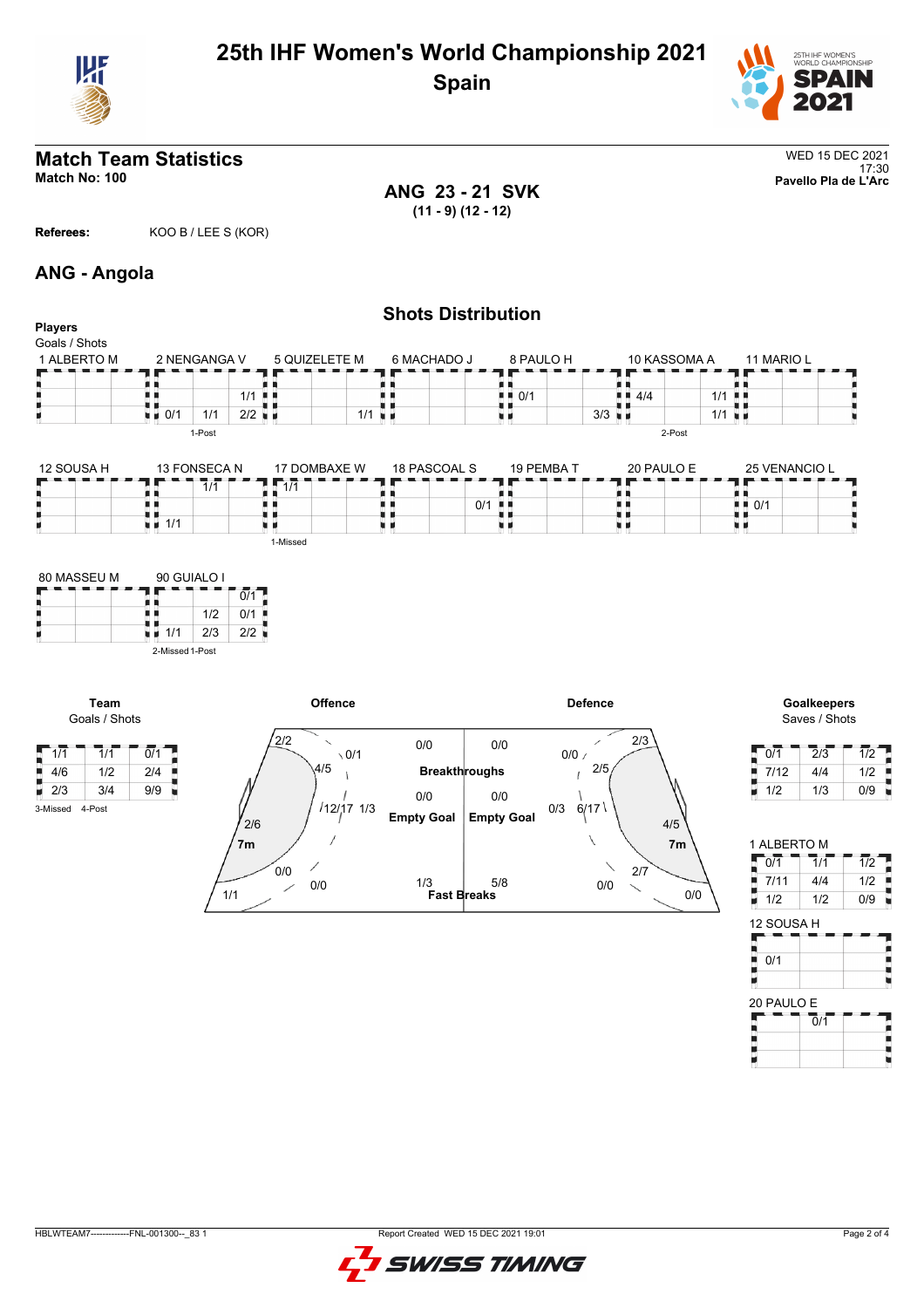



**ANG 23 - 21 SVK (11 - 9) (12 - 12)**

**Referees:** KOO B / LEE S (KOR)

## **SVK - Slovakia**

| <b>Players</b>  |                             | <b>Shots</b> |               |       |      |     |                |           |           | <b>Offence</b> | <b>Defence</b> |                | <b>Penalties</b> |           |           | <b>TP</b>      |  |  |       |
|-----------------|-----------------------------|--------------|---------------|-------|------|-----|----------------|-----------|-----------|----------------|----------------|----------------|------------------|-----------|-----------|----------------|--|--|-------|
| No.             | <b>Name</b>                 | G/S          | $\frac{9}{6}$ | 6m    | Wing | 9m  | 7 <sub>m</sub> | <b>FB</b> | <b>BT</b> | EG             | AS             | <b>TF</b>      | <b>ST</b>        | <b>BS</b> | <b>YC</b> | 2Min   RC   BC |  |  |       |
| 5               | REBICOVA Marianna           | 0/2          | $\mathbf{0}$  | 0/1   |      | 0/1 |                |           |           |                |                |                |                  |           |           |                |  |  | 16:02 |
| 10              | POCSIKOVA Katarina          | 1/2          | 50            | 0/1   |      |     |                | 1/1       |           |                | 2              |                |                  |           |           |                |  |  | 30:00 |
| 11              | <b>LANCZ Barbora</b>        | 2/7          | 29            | 2/7   |      |     |                |           |           |                | 2              | 3              |                  |           |           |                |  |  | 44:36 |
| 15              | <b>HUDAKOVA Anette Emma</b> | 2/2          | 100           | 1/1   |      |     |                | 1/1       |           |                |                |                |                  |           |           | $\overline{2}$ |  |  | 28:27 |
| 17              | <b>BAJCIOVA Vladimira</b>   | 2/4          | 50            | 0/2   |      |     | 2/2            |           |           |                | 3              | $\overline{2}$ |                  |           |           |                |  |  | 24:02 |
| 19 <sup>1</sup> | HOLEJOVA Adriana            | 2/6          | 33            | 2/5   |      |     |                | 0/1       |           |                | 3              | $\overline{2}$ |                  |           |           |                |  |  | 33:01 |
| 31              | <b>TRUNKOVA Nikoleta</b>    | 3/8          | 38            | 2/6   |      |     |                | 1/2       |           |                | 2              | $\overline{2}$ |                  |           |           |                |  |  | 51:55 |
| 32              | <b>DULINOVA Valeria</b>     |              |               |       |      |     |                |           |           |                |                |                |                  |           |           |                |  |  | 3:35  |
| 37              | STEFANIKOVA Bibiana         | 1/2          | 50            | 0/1   |      |     |                | 1/1       |           |                |                |                | 1                |           |           |                |  |  | 29:55 |
| 39              | <b>PENZES Monika</b>        |              |               |       |      |     |                |           |           |                |                |                |                  |           |           |                |  |  | 3:56  |
| 42              | <b>BUJNOCHOVA Karin</b>     | 1/6          | 17            | 0/2   |      | 0/2 |                | 1/2       |           |                | 3              | 2              | $\overline{2}$   |           |           |                |  |  | 38:22 |
| 44              | <b>BIZIK Boglarka</b>       |              |               |       |      |     |                |           |           |                |                |                |                  |           |           |                |  |  |       |
| 66              | MEDVEDOVA Adriana           |              |               |       |      |     |                |           |           |                |                |                |                  |           |           |                |  |  | 35:34 |
| 71              | <b>IVANYTSIA Alexandra</b>  |              |               |       |      |     |                |           |           |                |                |                |                  |           |           |                |  |  | 0:14  |
| 90              | OGUNTOYAVA Viktoria         |              |               |       |      |     |                |           |           |                |                |                |                  |           |           |                |  |  | 24:12 |
| 91              | <b>BIZIKOVA Reka</b>        | 7/9          | 78            | 3/3   | 2/3  |     | 2/3            |           |           |                | 2              | 2              | 3                |           |           |                |  |  | 56:09 |
|                 | Bench/Team                  |              |               |       |      |     |                |           |           |                |                |                |                  |           |           |                |  |  |       |
|                 | <b>Totals</b>               | 21/48        | 44            | 10/29 | 2/3  | 0/3 | 4/5            | 5/8       |           |                | 18             | 15             | 7                |           |           | 4              |  |  |       |

| <b>Goalkeepers</b> |                          | <b>Total Shots</b> |                 | 6m Shots |    |     | <b>Wing Shots</b> |     | 9m Shots |     | 7m Shots |     | <b>Fast Breaks</b> |     | <b>Breakthroughs</b> |  |
|--------------------|--------------------------|--------------------|-----------------|----------|----|-----|-------------------|-----|----------|-----|----------|-----|--------------------|-----|----------------------|--|
| No.                | <b>Name</b>              | S/S                | %               | S/S      | %  | S/S | %                 | S/S | %        | S/S | %        | S/S | %                  | S/S | %                    |  |
|                    | 66   MEDVEDOVA Adriana   | 5/17               | 29              | 0/9      |    | 0/2 |                   | 2/2 | 100      | 3/4 | 75       |     |                    |     |                      |  |
|                    | 71   IVANYTSIA Alexandra | 0/1                |                 |          |    |     |                   |     |          | 0/1 |          |     |                    |     |                      |  |
|                    | 90   OGUNTOYAVA Viktoria | 3/13               | 23              | 1/8      | 13 | 0/1 |                   | 1/2 | 50       |     |          | 1/2 | 50                 |     |                      |  |
|                    | <b>Totals</b>            | 8/31               | 26 <sub>1</sub> | 1/17     | R  | 0/3 |                   | 3/4 | 75       | 3/5 | 60       | 1/2 | 50                 |     |                      |  |

| <b>Team Shots</b>      | Goals | <b>Saves</b> | <b>Missed</b> | Post | <b>Blocked</b> | <b>Total</b> | %  |
|------------------------|-------|--------------|---------------|------|----------------|--------------|----|
| 6m Shots               | 10    | 14           |               |      |                | 29           | 34 |
| <b>Wing Shots</b>      | 2     |              |               |      |                | 3            | 67 |
| 9m Shots               |       |              |               |      | 2              | 3            |    |
| 7m Shots               | 4     |              |               |      | N/A            | 5            | 80 |
| <b>Fast Breaks</b>     | 5     | C            |               |      |                | 8            | 63 |
| <b>Breakthroughs</b>   |       |              |               |      |                |              |    |
| <b>Empty Net Goals</b> |       | N/A          |               |      |                |              |    |
| <b>Totals</b>          | 21    | 17           | 5             |      |                | 48           | 44 |

**Number of Attacks:** 56, **Scoring Efficiency:** 38%